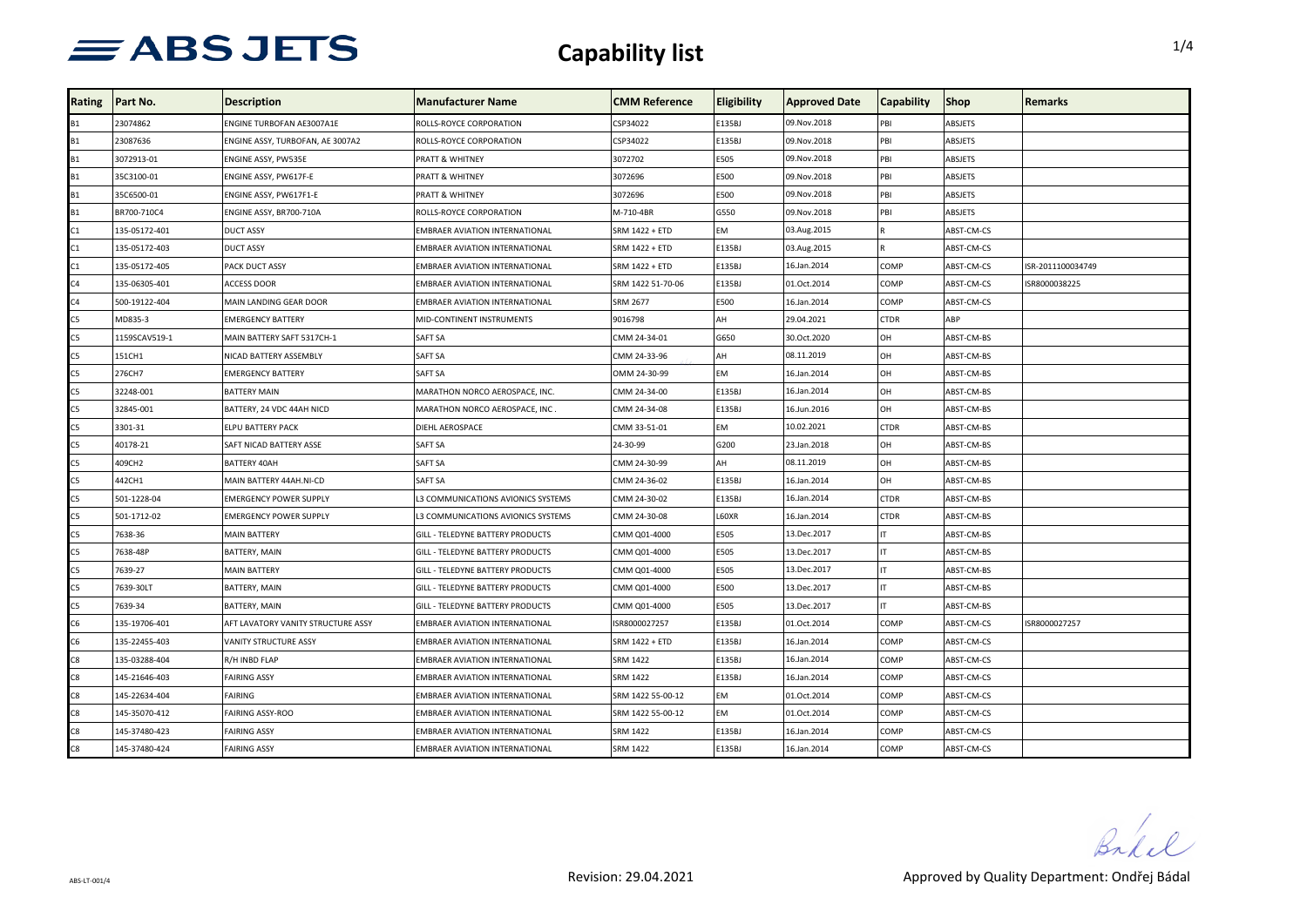### **Capability list** 2/4

| Rating | lPart No.      | <b>Description</b>                  | <b>Manufacturer Name</b>                | <b>CMM Reference</b> | <b>Eligibility</b> | <b>Approved Date</b> | <b>Capability</b> | <b>Shop</b> | <b>Remarks</b> |
|--------|----------------|-------------------------------------|-----------------------------------------|----------------------|--------------------|----------------------|-------------------|-------------|----------------|
| C8     | 145-54322-409  | /H ELEVATOR TIP                     | EMBRAER AVIATION INTERNATIONAL          | <b>SRM 1422</b>      | E135BJ             | 16.Jan.2014          | COMP              | ABST-CM-CS  |                |
| C8     | 145-54322-410  | R/H ELEVATOR TIP                    | EMBRAER AVIATION INTERNATIONAL          | <b>SRM 1422</b>      | E135BJ             | 16.Jan.2014          | COMP              | ABST-CM-CS  |                |
| C8     | 145-54322-601  | <b>FAIRING ASSY</b>                 | EMBRAER AVIATION INTERNATIONAL          | <b>SRM 1422</b>      | E135BJ             | 16.Jan.2014          | COMP              | ABST-CM-CS  |                |
| C14    | 5011740        | MAIN WHEEL ASSEMBLY                 | MEGGITT AIRCRAFT BRAKING SYSTEMS        | CMM 32-42-11         | L60XR              | 16.Jan.2014          | OH                | ABST-CM-WS  |                |
| C14    | 90005024       | MAIN WHEEL ASSEMBLY                 | MEGGITT AIRCRAFT BRAKING SYSTEMS        | CMM 32-41-40         | E500               | 16.Jan.2014          | OH                | ABST-CM-WS  |                |
| C14    | 135-25602-401  | WHEEL AND TIRE ASSY, MLG            | EMBRAER AVIATION INTERNATIONAL          | CMM 32-49-05         | E135BJ             | 10.Dec.2014          | OH                | ABST-CM-WS  |                |
| C14    | 135-25602-403  | WHEEL AND TIRE ASSY, MLG            | EMBRAER AVIATION INTERNATIONAL          | CMM 32-49-05         | E135BJ             | 03. Nov. 2014        | OH                | ABST-CM-WS  |                |
| C14    | 135-38315-401  | MLG WHEEL AND TIRE ASSY             | EMBRAER AVIATION INTERNATIONAL          | CMM 32-49-11         | EМ                 | 01.Nov.2017          | OH                | ABST-CM-WS  |                |
| C14    | 135-38315-403  | MLG WHEEL AND TIRE ASSY             | EMBRAER AVIATION INTERNATIONAL          | CMM 32-49-11         | EМ                 | 01.Nov.2017          | OH                | ABST-CM-WS  |                |
| C14    | 145-34257-401  | WHEEL ASSY, MLG                     | GOODRICH SENSORS SYSTEMS                | CMM 32-49-05         | E135BJ             | 16.Jan.2014          | OH                | ABST-CM-WS  |                |
| C14    | 145-34257-403  | WHEEL ASSY                          | GOODRICH SENSORS SYSTEMS                | CMM 32-49-05         | E135BJ             | 16.Jan.2014          | OH                | ABST-CM-WS  |                |
| C14    | 145-34263-401  | WHEEL AND TIRE ASSY, NLG            | EMBRAER AVIATION INTERNATIONAL          | CMM 32-49-08         | E135BJ             | 16.Jan.2014          | OH                | ABST-CM-WS  |                |
| C14    | 2309-1005-401  | NLG WHEEL AND TIRE ASSY             | EMBRAER AVIATION INTERNATIONAL          | CMM 32-49-04         | EM                 | 16.Jan.2014          | OH                | ABST-CM-WS  |                |
| C14    | 2309-2003-401  | MLG WHEEL AND TIRE ASSY             | EMBRAER AVIATION INTERNATIONAL          | CMM 32-49-02         | EM                 | 16.Jan.2014          | OH                | ABST-CM-WS  |                |
| C14    | 2309-2003-403  | MLG WHEEL AND TIRE ASSY             | EMBRAER AVIATION INTERNATIONAL          | CMM 32-49-02         | EM                 | 16.Jan.2014          | OH                | ABST-CM-WS  |                |
| C14    | 4AS2550100-501 | MLG WHEEL AND TIRE ASSY             | MEGGITT AIRCRAFT BRAKING SYSTEMS        | CMM 32-40-96         | EM                 | 01.Nov.2017          | OH                | ABST-CM-WS  |                |
| C14    | 4AS2760100-501 | NLG WHEEL AND TIRE ASSY             | MEGGITT AIRCRAFT BRAKING SYSTEMS        | CMM 32-40-96         | EM                 | 01.Nov.2017          | OH                | ABST-CM-WS  |                |
| C14    | 505-19517-611  | WHEEL AND TIRE ASSY                 | EMBRAER AVIATION INTERNATIONAL          | CMM 32-45-96         | E505               | 05.Dec.2016          | OH                | ABST-CM-WS  |                |
| C14    | 505-19601-605  | NOSE WHEEL AND TIRE ASSY            | EMBRAER AVIATION INTERNATIONAL          | CMM 32-45-95         | EМ                 | 15.Dec.2016          | OH                | ABST-CM-WS  |                |
| C14    | 6094001-803    | MAIN GEAR WHEEL & TIRE ASSY (TPS)   | <b>MEGGITT AIRCRAFT BRAKING SYSTEMS</b> | AP-742, CMM 32-42-11 | L60XR              | 13.Sep.2016          | OH                | ABST-CM-WS  |                |
| C14    | 6094001-805    | NOSE LANDING GEAR WHEEL & TIRE ASSY | MEGGITT AIRCRAFT BRAKING SYSTEMS        | CMM 32-46-14         | L60XR              | 03.Aug.2015          | OH                | ABST-CM-WS  |                |
| C14    | 90005023-1     | NOSE WHEEL ASSEMBLY                 | MEGGITT AIRCRAFT BRAKING SYSTEMS        | CMM 32-46-42         | E500               | 16.Jan.2014          | OH                | ABST-CM-WS  |                |
| C14    | 9544207-4      | NOSE WHEEL ASSEMBLY                 | MEGGITT AIRCRAFT BRAKING SYSTEMS        | CMM 32-46-14         | L60XR              | 16.Jan.2014          | OH                | ABST-CM-WS  |                |
| C19    | 120-34723-501  | DIRECT VISION WINDOW                | EMBRAER AVIATION INTERNATIONAL          | CMM 56-11-00         | E135BJ             | 16.Jan.2014          |                   | ABST-CM-CS  |                |
| C19    | 120-34723-502  | DIRECT VISION WINDOW                | EMBRAER AVIATION INTERNATIONAL          | CMM 56-11-00         | E135BJ             | 16.Jan.2014          |                   | ABST-CM-CS  |                |
| C19    | 120-34723-503  | DIRECT VISION WINDOW                | EMBRAER AVIATION INTERNATIONAL          | CMM 56-11-00         | E135BJ             | 16.Jan.2014          |                   | ABST-CM-CS  |                |
| C19    | 120-34723-504  | DIRECT VISION WINDOW                | EMBRAER AVIATION INTERNATIONAL          | CMM 56-11-00         | E135BJ             | 16.Jan.2014          |                   | ABST-CM-CS  |                |
| C19    | 163600-03      | TRANSPARENCY                        | EMBRAER AVIATION INTERNATIONAL          | CMM 56-10-03         | EM                 | 16.Jan.2014          |                   | ABST-CM-CS  |                |
| C20    | 135-02858-401  | WING TO FUSELAGE FAIRING            | EMBRAER AVIATION INTERNATIONAL          | SRM 1422 51-72-01    | E135BJ             | 01.Oct.2014          | COMP              | ABST-CM-CS  | ISR8000038225  |
| C20    | 135-02876-401  | FWD W-T-F COVER FAIRING             | EMBRAER AVIATION INTERNATIONAL          | SRM 1422 51-70-06    | E135BJ             | 01.Oct.2014          | COMP              | ABST-CM-CS  | SR8000038225   |
| C20    | 135-02876-402  | FWD W-T-F COVER FAIRING             | EMBRAER AVIATION INTERNATIONAL          | SRM 1422 51-70-06    | E135BJ             | 01.Oct.2014          | COMP              | ABST-CM-CS  | ISR8000038225  |
| C20    | 135-02890-401  | FAIRING ASSY LH WING                | EMBRAER AVIATION INTERNATIONAL          | SRM 1422             | E135BJ             | 16.Jan.2014          | COMP              | ABST-CM-CS  |                |
| C20    | 135-02890-402  | <b>FAIRING ASSY</b>                 | EMBRAER AVIATION INTERNATIONAL          | SRM 1422             | E135BJ             | 16.Jan.2014          | COMP              | ABST-CM-CS  |                |
| C20    | 135-02891-402  | <b>FAIRING FILLET</b>               | EMBRAER AVIATION INTERNATIONAL          | SRM 1422 51-70-06    | EM                 | 01.Oct.2014          | COMP              | ABST-CM-CS  | ISR8000038225  |

Bakel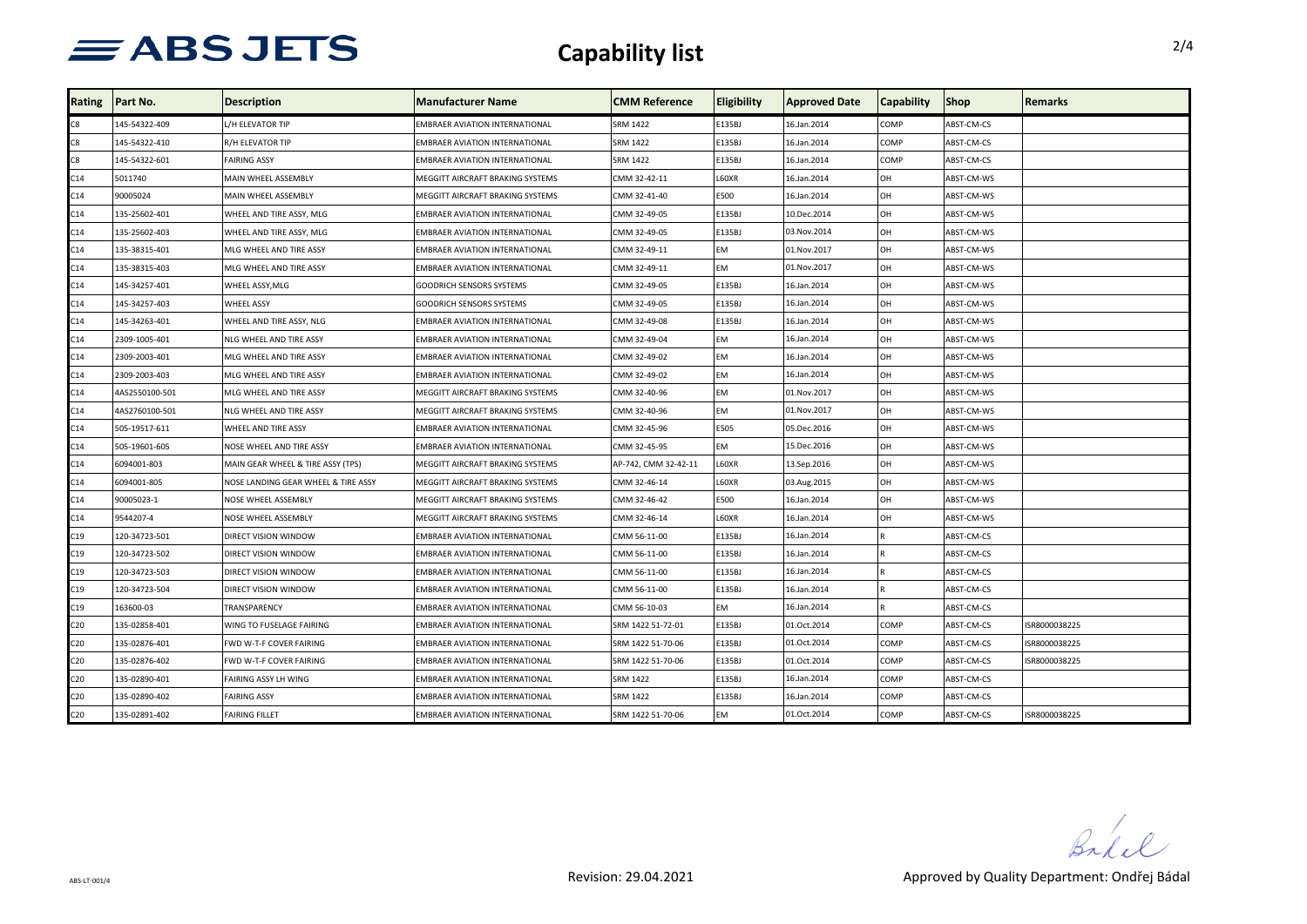### **Capability list** 3/4

| Rating          | Part No.      | <b>Description</b>       | <b>Manufacturer Name</b>              | <b>CMM Reference</b> | Eligibility | <b>Approved Date</b> | Capability | <b>Shop</b> | Remarks          |
|-----------------|---------------|--------------------------|---------------------------------------|----------------------|-------------|----------------------|------------|-------------|------------------|
| C20             | 135-02895-401 | <b>LENS ASSY</b>         | EMBRAER AVIATION INTERNATIONAL        | <b>SRM 1422</b>      | EM          | 02.Nov.2016          |            | ABST-CM-MS  |                  |
| C20             | 135-02895-402 | <b>LENS ASSY</b>         | EMBRAER AVIATION INTERNATIONAL        | <b>SRM 1422</b>      | <b>EM</b>   | 02.Nov.2016          |            | ABST-CM-MS  |                  |
| C <sub>20</sub> | 135-03240-401 | WING TO FUSELAGE FAIRING | EMBRAER AVIATION INTERNATIONAL        | SRM 1422 51-70-06    | E135BJ      | 01.Oct.2014          | COMP       | ABST-CM-CS  | ISR8000038225    |
| C20             | 135-03240-402 | WING TO FUSELAGE FAIRING | <b>EMBRAER AVIATION INTERNATIONAL</b> | SRM 1422 51-70-06    | E135BJ      | 01.Oct.2014          | COMP       | ABST-CM-CS  | ISR8000038225    |
| C20             | 135-03291-401 | <b>SHROUD ASSY</b>       | EMBRAER AVIATION INTERNATIONAL        | <b>SRM 1422</b>      | E135BJ      | 01.Oct.2014          |            | ABST-CM-MS  |                  |
| C20             | 135-03291-402 | SHROUD ASSY              | EMBRAER AVIATION INTERNATIONAL        | <b>SRM 1422</b>      | E135BJ      | 01.Oct.2014          |            | ABST-CM-MS  |                  |
| C20             | 135-03291-403 | <b>SHROUD ASSY</b>       | EMBRAER AVIATION INTERNATIONAL        | SRM 1422 ATA-51      | EM          | 01.Oct.2014          |            | ABST-CM-CS  |                  |
| C20             | 135-03291-404 | <b>SHROUD ASSY</b>       | EMBRAER AVIATION INTERNATIONAL        | SRM 1422 ATA-51      | EM          | 01.Oct.2014          |            | ABST-CM-CS  |                  |
| C20             | 135-03292-401 | SHROUD FIXED ASS         | <b>EMBRAER AVIATION INTERNATIONAL</b> | SRM 1422 ATA-51      | <b>EM</b>   | 01.Oct.2014          |            | ABST-CM-CS  |                  |
| C20             | 135-03292-402 | SHROUD FIXED ASS         | EMBRAER AVIATION INTERNATIONAL        | SRM 1422 ATA-51      | EM          | 01.Oct.2014          |            | ABST-CM-CS  |                  |
| C20             | 135-03293-401 | <b>SHROUD ASSY</b>       | EMBRAER AVIATION INTERNATIONAL        | <b>SRM 1422</b>      | E135BJ      | 01.Oct.2014          |            | ABST-CM-MS  |                  |
| C20             | 135-03293-402 | <b>SHROUD ASSY</b>       | EMBRAER AVIATION INTERNATIONAL        | <b>SRM 1422</b>      | E135BJ      | 01.Oct.2014          |            | ABST-CM-MS  |                  |
| C20             | 135-03293-403 | SHROUD MOBILE ASSY       | EMBRAER AVIATION INTERNATIONAL        | SRM 1422 ATA-51      | EM          | 01.Oct.2014          |            | ABST-CM-CS  |                  |
| C20             | 135-03293-404 | SHROUD MOBILE ASSY       | EMBRAER AVIATION INTERNATIONAL        | SRM 1422 ATA-51      | EM          | 01.Oct.2014          |            | ABST-CM-CS  |                  |
| C20             | 135-03727-403 | PANEL,FLOOR ASSY         | EMBRAER AVIATION INTERNATIONAL        | <b>SRM 1422</b>      | E135BJ      | 25.Jul.2016          |            | ABST-CM-CS  |                  |
| C20             | 135-03732-403 | <b>FLOOR PANEL</b>       | EMBRAER AVIATION INTERNATIONAL        | SRM 1422 53-01-00    | EM          | 01.Oct.2014          | COMP       | ABST-CM-CS  |                  |
| C20             | 135-03738-403 | PANEL, FLOOR ASSY        | EMBRAER AVIATION INTERNATIONAL        | <b>SRM 1422</b>      | E135BJ      | 25.Jul.2016          |            | ABST-CM-CS  |                  |
| C <sub>20</sub> | 135-03745-403 | <b>FLOOR PANEL</b>       | EMBRAER AVIATION INTERNATIONAL        | SRM 1422 53-01-00    | EM          | 01.Oct.2014          | COMP       | ABST-CM-CS  |                  |
| C20             | 135-03909-401 | REAR DRAIN FAIRING       | <b>EMBRAER AVIATION INTERNATIONAL</b> | SRM 1422 51-70-06    | E135BJ      | 01.Oct.2014          | COMP       | ABST-CM-CS  | ISR2011100033080 |
| C20             | 135-05940-403 | <b>COVER ASSY</b>        | <b>EMBRAER AVIATION INTERNATIONAL</b> | <b>SRM 1422</b>      | E135BJ      | 01.Oct.2014          |            | ABST-CM-MS  |                  |
| C20             | 135-05940-404 | <b>COVER ASSY</b>        | EMBRAER AVIATION INTERNATIONAL        | <b>SRM 1422</b>      | E135BJ      | 01.Oct.2014          |            | ABST-CM-MS  |                  |
| C20             | 135-05940-407 | <b>COVER ASSY</b>        | EMBRAER AVIATION INTERNATIONAL        | <b>SRM 1422</b>      | EM          | 01.Oct.2014          |            | ABST-CM-MS  |                  |
| C20             | 135-05940-408 | <b>COVER ASSY</b>        | <b>EMBRAER AVIATION INTERNATIONAL</b> | SRM 1422 ATA-51      | EM          | 01.Oct.2014          |            | ABST-CM-MS  |                  |
| C20             | 135-05942-403 | <b>COVER ASSY</b>        | <b>EMBRAER AVIATION INTERNATIONAL</b> | <b>SRM 1422</b>      | E135BJ      | 01.Oct.2014          |            | ABST-CM-MS  |                  |
| C20             | 135-05942-404 | <b>COVER ASSY</b>        | EMBRAER AVIATION INTERNATIONAL        | <b>SRM 1422</b>      | E135BJ      | 01.Oct.2014          |            | ABST-CM-MS  |                  |
| C20             | 135-05942-407 | <b>COVER ASSY</b>        | EMBRAER AVIATION INTERNATIONAL        | <b>SRM 1422</b>      | EM          | 01.Oct.2014          |            | ABST-CM-MS  |                  |
| C20             | 135-05942-408 | <b>COVER ASSY</b>        | EMBRAER AVIATION INTERNATIONAL        | <b>SRM 1422</b>      | EM          | 01.Oct.2014          |            | ABST-CM-MS  |                  |
| C <sub>20</sub> | 135-05943-408 | <b>COVER ASSY</b>        | <b>EMBRAER AVIATION INTERNATIONAL</b> | <b>SRM 1422</b>      | EM          | 01.Oct.2014          |            | ABST-CM-MS  |                  |
| C20             | 135-07663-401 | <b>COVER ASSY</b>        | EMBRAER AVIATION INTERNATIONAL        | <b>SRM 1422</b>      | E135BJ      | 01.Oct.2014          |            | ABST-CM-MS  |                  |
| C20             | 135-07663-402 | COVER 3 ASSY             | <b>EMBRAER AVIATION INTERNATIONAL</b> | <b>SRM 1422</b>      | E135BJ      | 01.Oct.2014          |            | ABST-CM-MS  |                  |
| C20             | 135-07663-405 | <b>COVER ASSY</b>        | <b>EMBRAER AVIATION INTERNATIONAL</b> | <b>SRM 1422</b>      | EM          | 01.Oct.2014          |            | ABST-CM-MS  |                  |
| C20             | 135-07663-406 | <b>COVER ASSY</b>        | EMBRAER AVIATION INTERNATIONAL        | <b>SRM 1422</b>      | <b>FM</b>   | 01.Oct.2014          |            | ABST-CM-MS  |                  |

eil Br